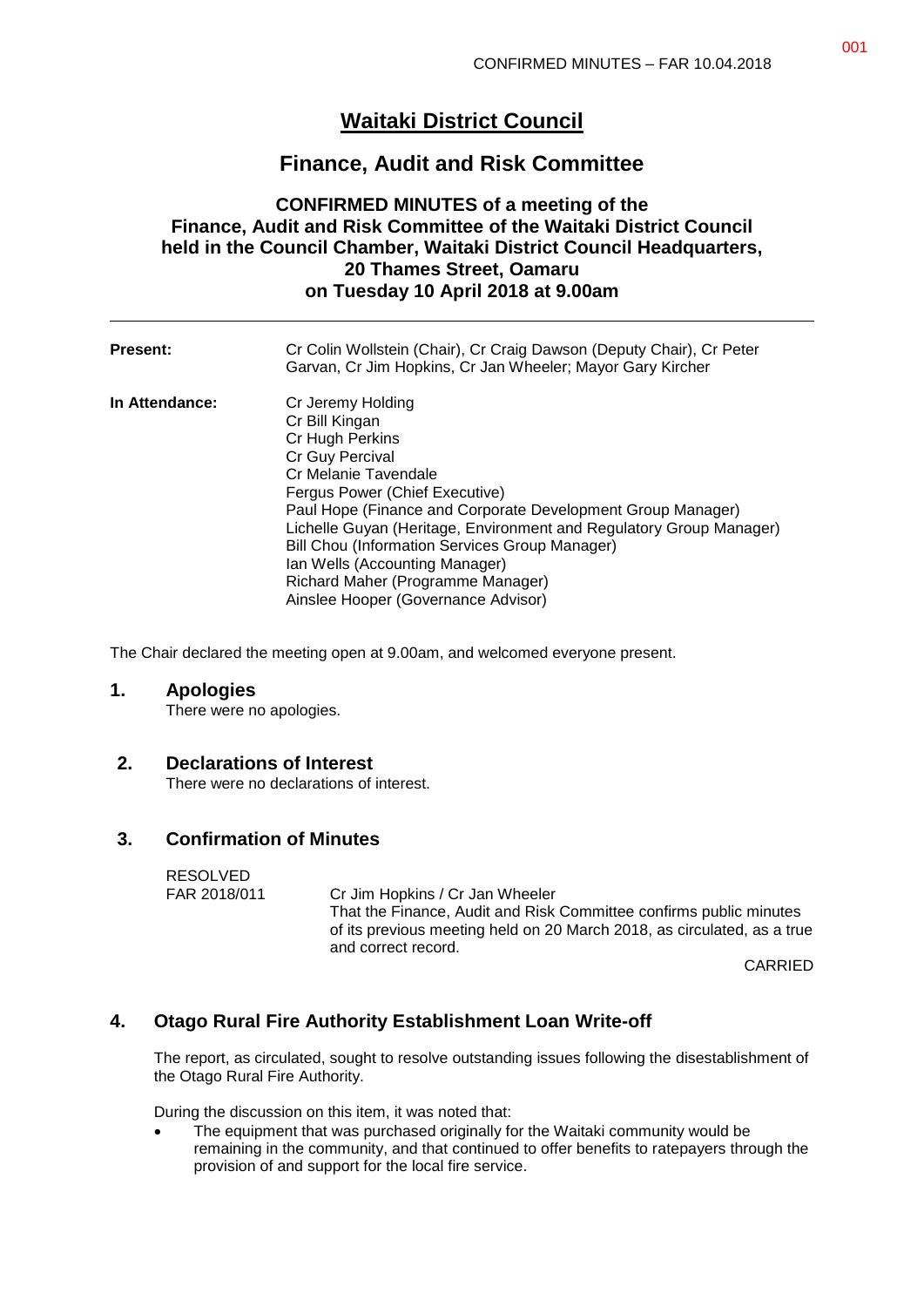RESOLVED

FAR 2018/012 Mayor Gary Kircher / Cr Colin Wollstein

The Finance, Audit and Risk Committee recommends: That Council:

- 1. Approves the write-off of the Otago Rural Fire Authority Establishment Loan, and that this write-off be funded from existing rural fire depreciation reserves
- 2. Approves the transfer to the General Reserve of any unused balance in the depreciation reserve.

CARRIED AGAINST: Cr Jim Hopkins

### **5. Information Services Group Activity Report for the period 6 March to 31 March 2018**

The memorandum, as circulated, provided an update to the Finance, Audit and Risk Committee on Information Services Group activities during the reporting period.

There was general discussion on the following topics:

- E-services phase one was now complete. The LTP consultation process was effectively another e-service, as submissions would be able to be completed online.
- Promapping exercise underway across all Council business units. Mission-critical processes would be prioritised (eg those that are customer-facing; to do with business continuity; revenue-generating; involving payments to external parties; and associated with disaster response and management.
- The Authority 7 upgrade was scheduled for September.
- The Information Services group teams were liaising with their counterparts in other local authorities to discuss and inform best practice decisions.

RESOLVED

FAR 2018/013 Cr Craig Dawson / Cr Jan Wheeler That the Finance, Audit and Risk Committee receives and notes the information.

CARRIED

### **6. Finance and Corporate Development Group Activity Report for the period 6 March to 31 March 2018**

The memorandum, as circulated, provided an update to the Finance, Audit and Risk Committee on various finance, business development, policy, and health and safety matters during the reporting period.

Group Manager Paul Hope advised that, following Mike Roesler's departure from the organisation, his former role of Policy and Communications Manager would have a slightly different, more internal focus, and would be renamed the Policy and Strategy Manager.

The Chair congratulated the Finance team for their impressive efforts on the LTP draft documents and in getting them to the Auditors within the tight timeframes. Mr Hope acknowledged the leadership and commitment of Accounting Manager Ian Wells as a critical success factor in the Finance team's effort.

RESOLVED FAR 2018/014 Cr Jim Hopkins / Cr Craig Dawson That the Finance, Audit and Risk Committee receives and notes the information.

CARRIED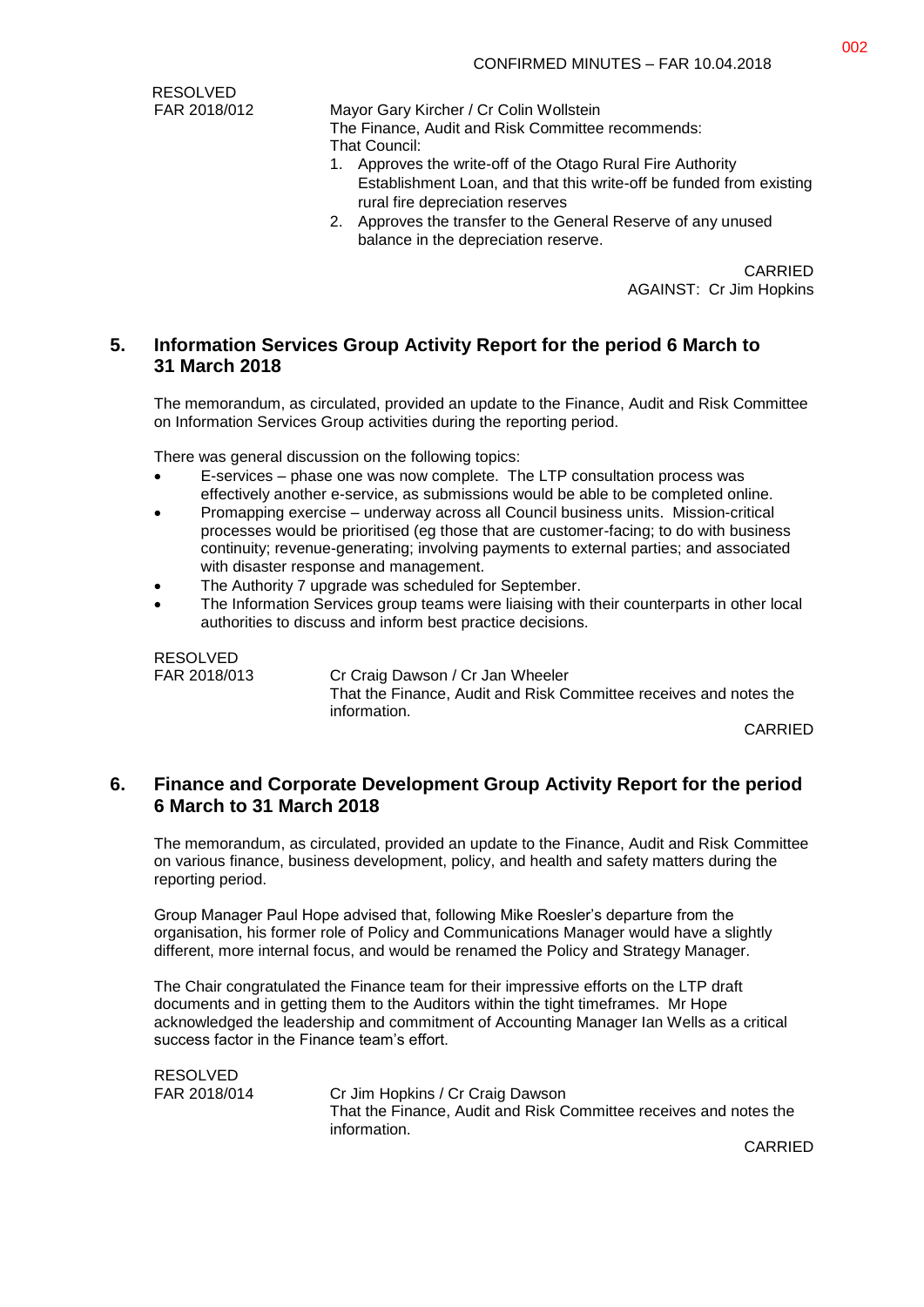| RESOLVED     |                                                                                                                                                                                                                                        |
|--------------|----------------------------------------------------------------------------------------------------------------------------------------------------------------------------------------------------------------------------------------|
| FAR 2018/016 | Cr Jan Wheeler / Cr Jim Hopkins                                                                                                                                                                                                        |
|              | That a vote of thanks be passed on to Mike Roesler by the Mayor on<br>behalf of Councillors for his detailed work on policy during his tenure<br>with Council and especially for his significant effort on this year's LTP<br>process. |
|              | <b>CARRIED</b>                                                                                                                                                                                                                         |

CARRIED

## **7. Financial Report – Period 8 / February 2018**

The financial report, as circulated, detailed results for the eight months ended 28 February 2018, being period 9 of the 2017/18 financial year. Indications are generally that most Council activities are operating, as in previous reports, close to or better than budget.

There was general discussion on the New Zealand Transport Authority (NZTA) subsidy, the investment strategy, and over- and under-budget expenses, with answers provided to Councillors' questions by Group Manager Paul Hope and Accounting Manager Ian Wells.

Mr Hope advised that he was intending to present an update to Council on insurance matters. **ACTION POINT: Group Manager Paul Hope**

It was AGREED to extend the timeframe for future Finance, Audit and Risk Committee Meetings to 10.15am (from a 9.00am start) to enable more discussion on agenda items to occur. **ACTION POINT: Governance Advisor**

Cr Jim Hopkins thanked Mr Wells for his detailed report, and also for the additional information and guidance he had provided during discussion on this item.

RESOLVED

FAR 2018/017 Cr Jim Hopkins / Cr Craig Dawson That the Finance, Audit and Risk Committee receives and notes the information.

CARRIED

The Chair advised his intention to move the meeting into public excluded. The media representative and members of the public left the meeting.

## **8. Resolution to Exclude the Public**

RESOLVED FAR 2018/018 Cr Jim Hopkins / Cr Craig Dawson That the public be excluded from the following part of the proceedings of this meeting, namely:

- Confirmation of Public Excluded Meeting Minutes 20 March 2018
- Debtors' Report 2018, Period 9 / Third Quarter PE

CARRIED

The general subject of each matter to be considered while the public is excluded; the reasons for passing this resolution in relation to each matter, and the specific grounds under Section 48(1) of the Local Government Official Information and Meetings Act 1987 for the passing of this resolution are as follows:

| General subject of each matter                                                                                                                                        | Reason for passing this resolution in relation to each                                                                                                                                 |
|-----------------------------------------------------------------------------------------------------------------------------------------------------------------------|----------------------------------------------------------------------------------------------------------------------------------------------------------------------------------------|
| to be considered                                                                                                                                                      | matter – Section $48(1)$                                                                                                                                                               |
| Public Excluded:<br><b>Confirmation of Public Excluded Meeting</b><br>$\bullet$<br>Minutes 20 March 2018 PE<br>Debtors' Report - 2018, Period 9 /<br>Third Quarter PE | To protect the privacy of natural persons.<br>Section $48(1)(a)$<br>(The disclosure of the information would cause<br>unnecessary personal embarrassment to the persons<br>concerned.) |